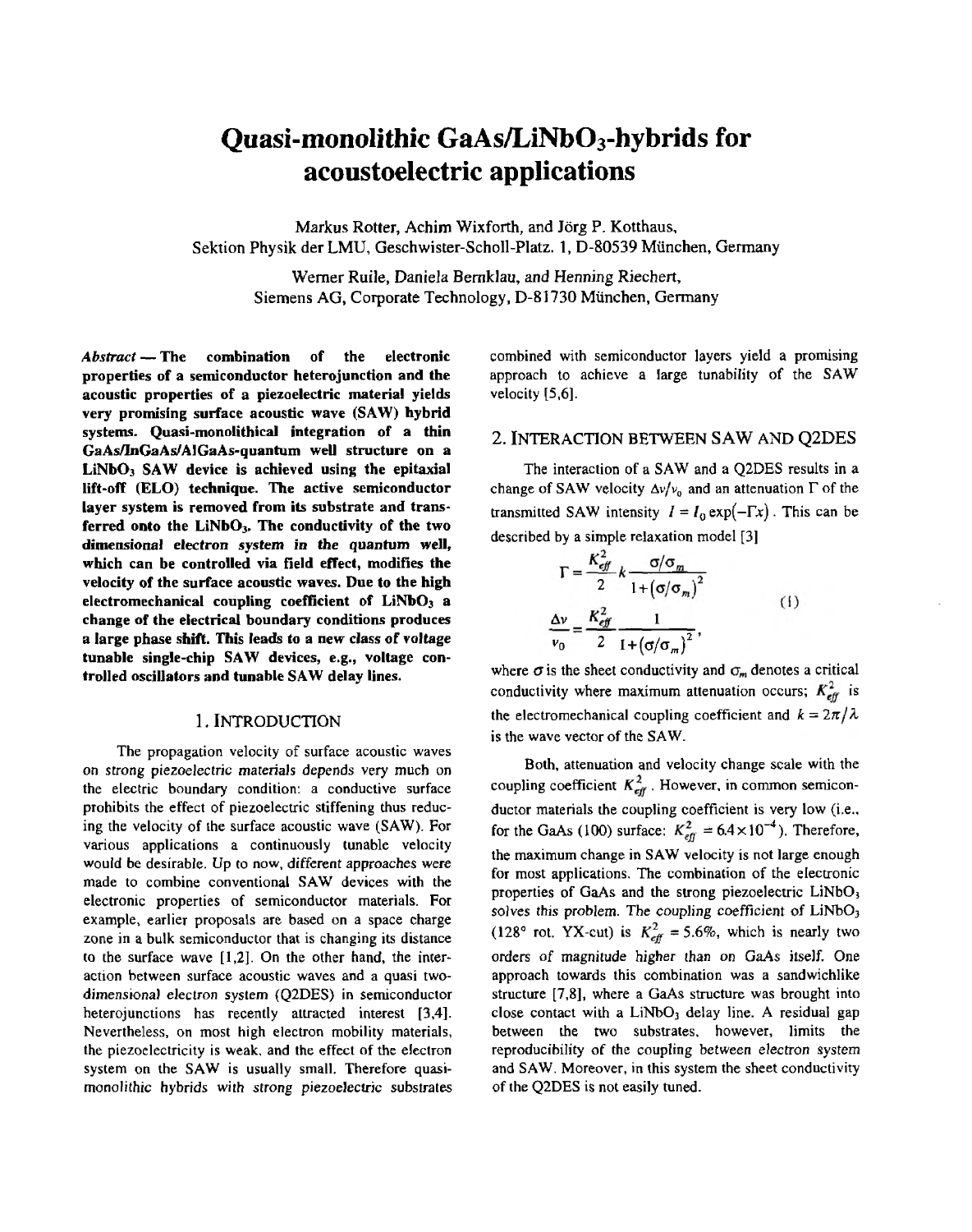### 3. HYBRID TECHNOLOGY

Here, we demonstrate a quasi monolithic hybrid system that can be realized employing the epitaxial lift-off technique (ELO) introduced by Yablonovitch [9,10]: A thin GaAs/AlGaAs-structure is lifted off the growth substrate and can be transferred on nearly arbitrary host substrates. We use an **GaAslAlGaAsAnCaAs-system** that is grown by molecular beam epitaxy (MBE). The GaAs substrate is followed by an AlAs layer which is afterwards etched away during the lift-off process. The active layer system consists of modulation-doped  $\mathbf{Al}_{0.22}\mathbf{Ga}_{0.78}\mathbf{As}$ barriers with an embedded  $In_{0.2}Ga_{0.8}As$  quantum well. The distance between quantum well and AlAs layer is just 30 nm. After the diffusion of Ohmic contacts to the Q2DES, the structure is covered with a black wax (Apiezon) acting as a stabilizing layer during the ELO process. Then the AIAs-layer is selectively etched away in hydrofluoric acid and the remaining ELO film is transferred onto a LiNbO<sub>3</sub> SAW device (Fig. 1). After some heating procedures this ELO film, which has a thickness of 0.5  $\mu$ m, is tightly fixed on the LiNbO<sub>3</sub> only by the van-der-Waals-forces. The GaAs film is then patterned and covered by a thin NiCr gate which acts as a field effect electrode.



Fig. 1. Schematic sketch of the geometry of a typical hybrid device. Between the gate electrode and the Ohmic contact a negative gate bias is applied. A typical length of the ELO film in the SAW propagation direction is 2 mm.

Detailed investigations on the electronic properties of the ELO films in magnetotransport measurements, photoluminescence, and far infrared spectroscopy at  $T = 4.2$  K show no degradation of the Q2DES after the ELO process. Recent work on the epitaxial lift-off technology reveals that mass production of ELO devices could be feasible soon**[l l].**

### **4. EXPERIMENTAL RESULTS**

The EL0 film affects the SAW propagation in two different ways: first, it changes the mechanical properties and second, the electrical boundary conditions are modified. The experimentally obtained change of the SAW velocity caused by the mechanical loading of the GaAs film at different excitation frequencies is shown in [Fig.](#page--1-0) 2. The SAW velocity is measured via the delay time of the hybrid system at zero gate bias  $V_g = 0$ . The effect of the SAW attenuation by the Q2DES can be neglected at  $V_g = 0$ , because the sheet conductivity  $\sigma$  is large compared to  $\sigma_m$ . As the SAW velocity of GaAs ( $v_0 = 2864 \text{ m/s}$ ) is much smaller than the corresponding value on  $LiNbO<sub>3</sub>$ (128° rot. YX-cut,  $v_0 = 3980 \frac{m}{s}$ ), the layer 'loads' the substrate and therefore the hybrid SAW velocity is lower than on a free LiNbO<sub>3</sub> surface. The SAW velocity decreases with increasing frequency because of the higher ratio between film thickness  $h$  and wavelength  $\lambda$ .



[Fig.](#page--1-0) 2. Measured and calculated SAW propagation velocity at different frequencies in GaAs/LiNbO<sub>3</sub> hybrids. The error range denotes the standard deviation of the samples.

method. Here, the GaAs structue is assumed mechanical The velocity is also calculated using a finite element homogenous with a conductive layer at the position of the quantum well. Fig. 2 shows the comparison between simulation and experiment.

When a gate voltage is applied to the **GaAs** system, the carrier density of the Q2DES is reduced and the change in conductivity influences the SAW velocity significantly. In [Fig.](#page--1-0) 2 we **also** show the simulated velocities when the quantum well is depleted.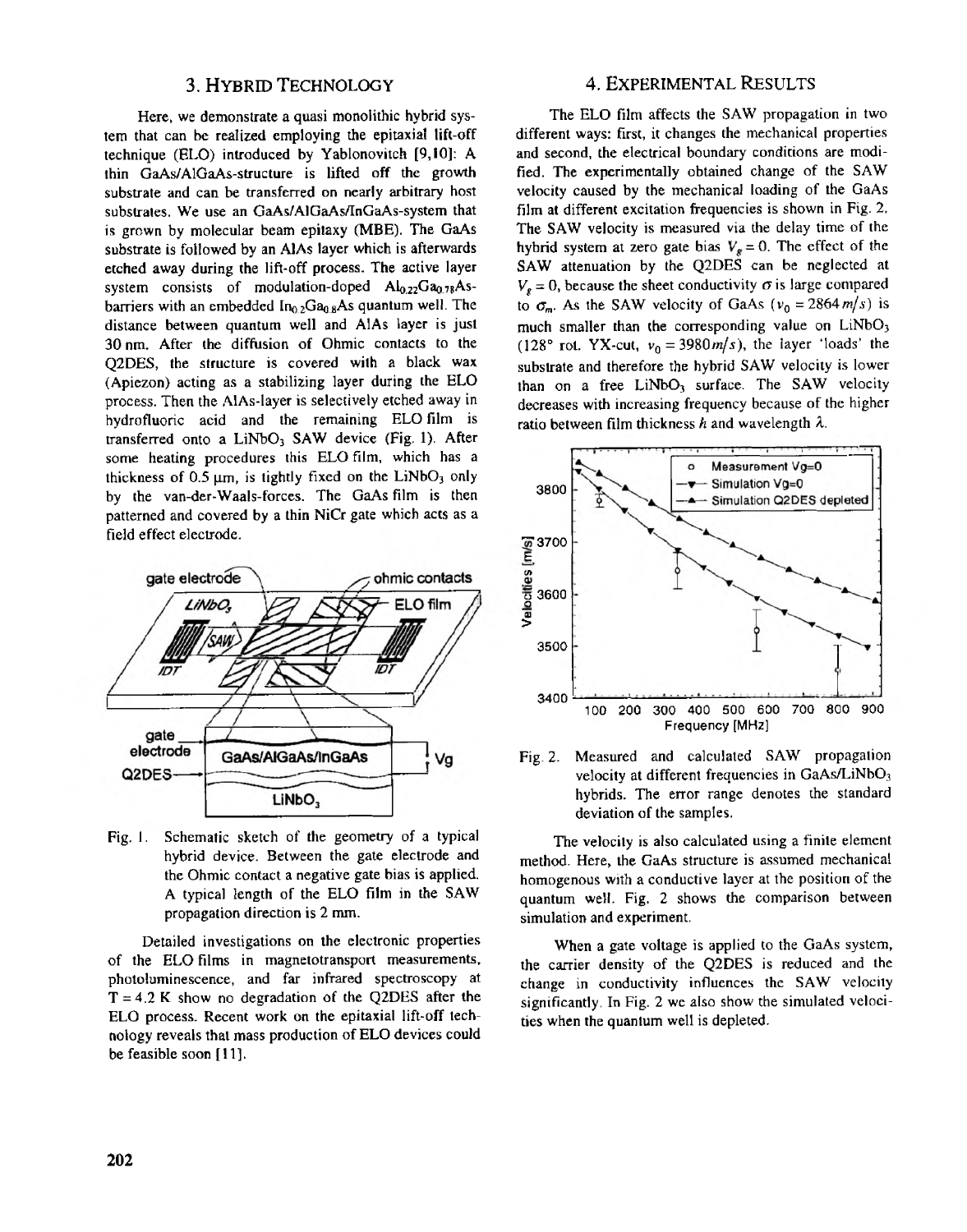[Fig.](#page--1-0) **3** demonstrates the measured velocity change  $\Delta v/v$  and the attenuation  $\Gamma$  of the SAW as a function of the gate bias at  $f = 340$  MHz.  $\Delta v/v$  is calculated from the measured phase shift  $\Delta \varphi$  via  $\frac{\Delta \varphi}{\nu} = \frac{\Delta \varphi}{360^\circ \cdot N}$  where *N* denotes the number of acoustic wavelengths under the EL0 film. Maximum attenuation and maximum differential velocity change occur at  $V_g = -5.1$  V where the critical conductivity  $\sigma_m$  is reached. At  $V_g = -7$  V the electron system becomes depleted and the remaining conductivity is at such a low level that the electric SAW attenuation **is** negligible (see Eq. **l).** At this low electron concentration the SAW velocity reaches its maximum.



[Fig.](#page--1-0) 3. Change of the SAW velocity and attenuation of the SAW as a function of the voltage between gate and QZDES.

measured in four point geometry. This allows for the The sheet conductivity of the same sample was comparison between the measured attenuation and velocity change and the relaxation model (Eq. **I) .** The coupling constant in **Eq.** 1 has to be replaced by a hybrid coupling constant  $\overline{K}_{\text{eff}}^2$ . For this constant the acoustic wavelength in comparison to the vertical EL0 film layer structure is essential, because the gate electrode screens the SAW potentials at the top of the ELO film, reducing also the potentials at the position of the Q2DES **[12].** This leads to a reduction of the hybrid coupling constant compared to the value of free LiNbO<sub>3</sub>.  $\overline{K}_{\text{eff}}^2$  can be extracted from the calculated results in Fig. 2:<br> $\overline{K}^2 = (v(denlead) - v(l/a = 0))/v(denlated)$  For a  $\overline{K}_{\text{eff}}^2 = (v(\text{depleted}) - v(V_g = 0))/v(\text{depleted})$ . For a frequency  $f = 340 \text{ MHz}$  the simulations yield a coupling constant of the hybrid  $\overline{K}_{\text{eff}}^2$  = 0.033 which is 58 % of  $K_{\text{eff}}^2$ . The critical conductivity  $\sigma_m$  is approximately given by

 $\sigma_m = v \epsilon_0 \left( \sqrt{\epsilon_{xx} \epsilon_{zz}} + 1 \right) = 2.1 \times 10^{-6} \Omega^{-1}$  for  $f = 340$  MHz,

LiNbO<sub>3</sub>. These parameters were used to calculate the with  $\varepsilon_{xx}$  and  $\varepsilon_{zz}$  denoting the dielectric constants of attenuation and the velocity change of the SAW according **to** Eq. **1.** [Fig.](#page--1-0) **3** demonstrates the good agreement between measurement and the simple relaxation model.

![](_page_2_Figure_6.jpeg)

[Fig.](#page--1-0) 4. Phase shift and attenuation of SAW at different frequencies. The insertion losses of the  $LiNbO<sub>3</sub>$ structure without EL0 film are subtracted.

In [Fig.](#page--1-0) **4** measurements at different frequencies are shown. A split finger transducer geometry is used for the generation **of** different harmonics in these experiments. Here, the phase shift and the attenuation are displayed for a sample with a EL0 film length of 0.4mm. The insertion **losses** of the LiNbO, device without film aresubtracted *so* EL0 film are shown. Mechanically, the **GaAs** layers lead that only the mechanical and electrical influence of the to an additional attenuation of the surface waves, which is caused by two effects: first, the film produces an attenuareflection **of** the SAW at the edges of the EL0 film that tion depending on the film length. The second effect is the act **as** steps in the acoustic beam path. Both effects depend strongly on the ratio  $h/\lambda$ . Therefore the mechanical SAW attenuation increases with higher frequencies.  $\Delta\varphi$  as well as  $\Gamma$  increase with smaller wavelength. [Fig.](#page--1-0) 4 also reveals the dependence of  $\overline{K}_{\text{eff}}^2$  and  $\sigma_m$  on the wavelength. At a frequency of 114 MHz  $(\lambda = 33 \text{ µm})$  the screening of the SAW potentials at the position of the Q2DES by the gate electrode is very large. Therefore the influence of the conductivity of the electron system on the surface wave is